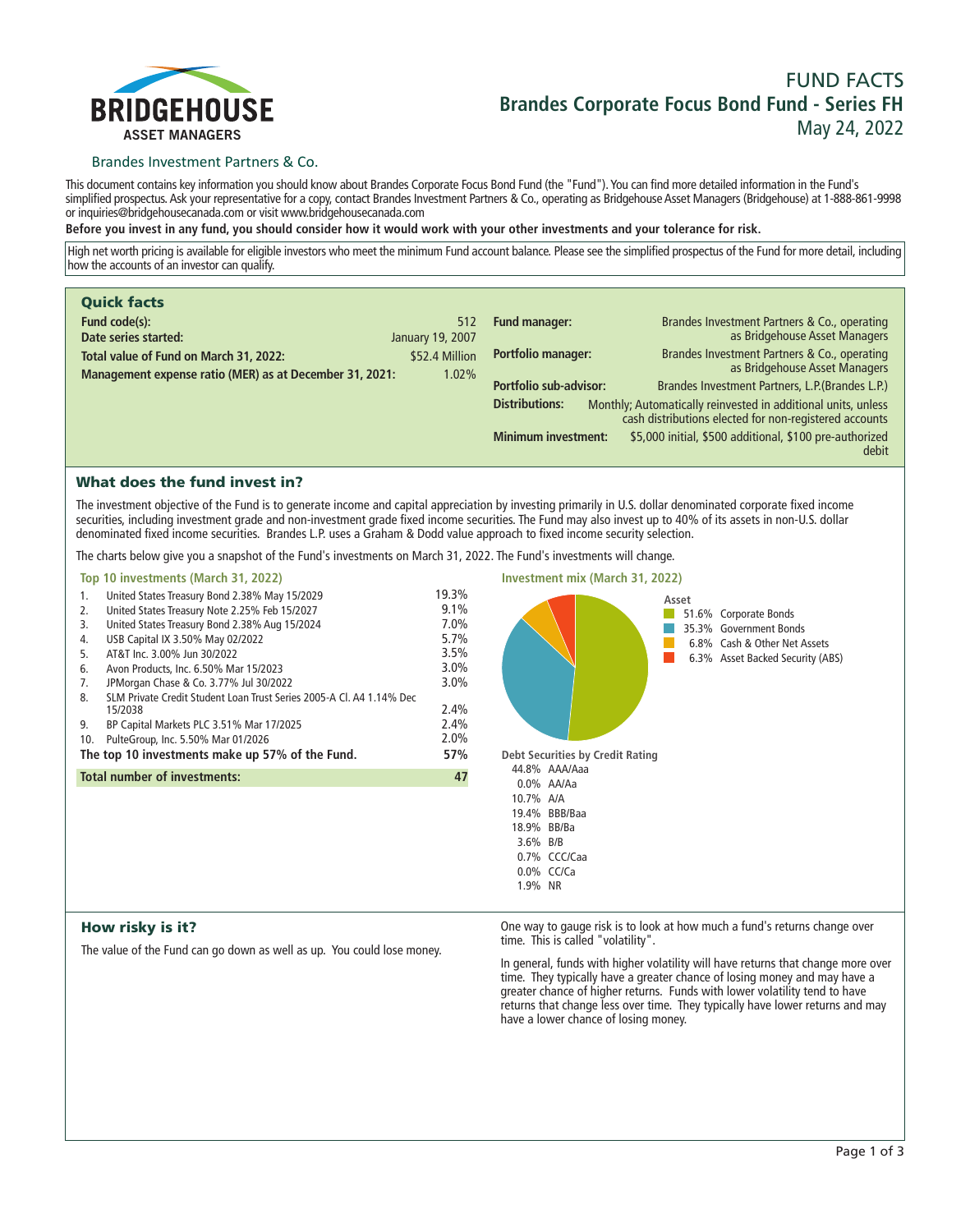

**For more information about the risk rating and specific risks that can affect the Fund's returns, see the Risk section of the Fund's simplified prospectus.**

**Like most mutual funds, this Fund does not have any guarantees. You may not get back the amount of money you invest.**

#### **Risk rating**

**Bridgehouse has rated the volatility of this Fund as Low to Medium.**

**This rating is based on how much the fund's returns have changed from year to year. It doesn't tell you how volatile the fund will be in the future. The rating can change over time. A fund with a low risk rating can still lose money.**



# How has the fund performed?

**This section tells you how Series FH units of the Fund have performed over the past 10 years. Returns are after expenses have been deducted. These expenses reduce the Fund's returns.**

**No guarantees**

### **Year-by-year returns**

**The bar chart shows the Fund's Series FH units annual performance for each of the years shown. The Fund dropped in value in 2 of the 10 years. The range of returns and change from year to year can help you to assess how risky the Fund has been in the past. It does not tell you how the Fund will perform in the future.**



### **Best and worst 3-month returns**

**This table shows the best and worst returns for Series FH units of the Fund in a 3-month period over the past 10 years. The best and worst 3-month returns could be higher or lower in the future. Consider how much of a loss you could afford to take in a short period of time.**

|                    | <b>Return</b> | 3 months ending     | If you invest \$1,000 at the beginning of the period |
|--------------------|---------------|---------------------|------------------------------------------------------|
| <b>Best return</b> |               | 5.7%   May 31, 2016 | Your investment would rise to \$1,057                |
| Worst return       | -4.4%         | March 31, 2022      | Your investment would drop to \$956                  |

#### **Average return**

**If you invested \$1,000 in the Series FH units of this Fund 10 years ago it would now be worth \$1,275. This represents an annual compound rate of return of +2.5%.**

| Who is this fund for?                                                                                                                                                                                                                                                                                                                                                                                                                                                                                                                                         | A word about tax                                                                                                                                                                                                                                                                                                                                                                                                                                                                       |  |  |
|---------------------------------------------------------------------------------------------------------------------------------------------------------------------------------------------------------------------------------------------------------------------------------------------------------------------------------------------------------------------------------------------------------------------------------------------------------------------------------------------------------------------------------------------------------------|----------------------------------------------------------------------------------------------------------------------------------------------------------------------------------------------------------------------------------------------------------------------------------------------------------------------------------------------------------------------------------------------------------------------------------------------------------------------------------------|--|--|
| • This Fund is suitable for investors who are long-term investors and wish to<br>add the income potential and appreciation potential of U.S. fixed income<br>securities to their portfolio.<br>This Fund is not suitable as a short term investment or for investors who<br>can not tolerate a low to medium degree of volatility.<br>The Hedged Series of units of the Fund is suitable if you wish to gain<br>exposure to U.S. fixed income securities but wish to minimize exposure to<br>fluctuations in the U.S. dollar relative to the Canadian dollar. | In general, you'll have to pay income tax on any money you make on a fund.<br>How much you pay depends on the tax laws where you live and whether or not<br>you hold the Fund in a registered plan, such as a Registered Retirement<br>Savings Plan or a Tax-Free Savings Account.<br>Keep in mind that if you hold your fund in a non-registered account, any fund<br>distributions are included in your taxable income, whether you receive them in<br>cash or have them reinvested. |  |  |

### How much does it cost?

**The following tables show the fees and expenses you could pay to buy, own and sell Series FH units of the Fund. The fees and expenses - including any commissions - can vary among each series of a fund and among funds. Higher commissions can influence representatives to recommend one investment over another. Ask about other funds and investments that may be suitable for you at a lower cost.**

#### **1. Sales charges**

**This Series of units does not have a sales charge option.**